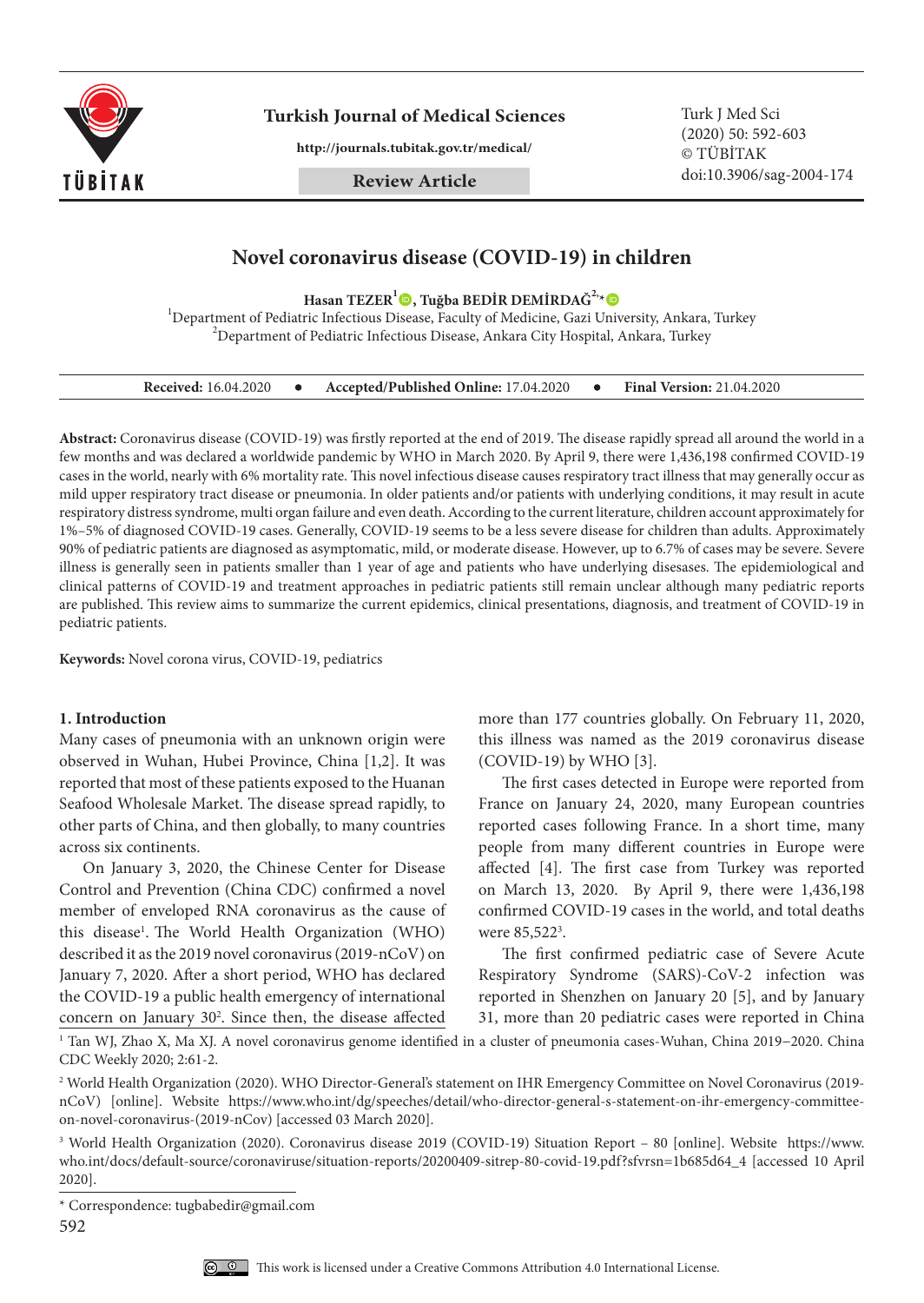[6]. Thereafter, many pediatric case reports and case series were reported. But the epidemiological and clinical patterns of the COVID-19 in pediatric patients still remain largely unclear despite the worldwide spread [2]. This report aims to identify the epidemiological characteristics, clinical findings, and treatment suggestions in pediatric patients with the 2019 novel coronavirus disease.

### **2. Virology and pathogenesis**

Coronaviruses (CoVs) are a group of related zoonotic viruses that cause disease in mammals and birds. They are enveloped positive-stranded RNA viruses with a crownlike appearance under an electron microscope, because of the spike glycoproteins on the envelope [7].

Coronaviridea family constitute the subfamily Orthocoronavirinae. Orthocoronavirinae subfamily classifies into four genera of CoVs: Alphacoronavirus (alphaCoV), Betacoronavirus (betaCoV), Deltacoronavirus (deltaCoV), and Gammacoronavirus (gammaCoV). Alpha-corona viruses include species of Human coronavirus 229E, Human coronavirus NL63, which concern human illnesses. Beta-corona viruses genus divides into four lineages (subgroup A, B, C and D) [8]. Subgroup A includes Betacoronavirus 1 (Human coronavirus OC43) and Human coronavirus HKU1 as human pathogens. Subgroup B includes Severe acute respiratory syndrome-related coronavirus (SARS-CoV, SARS-CoV-2). Subgroup C includes the Middle East respiratory syndrome-related coronavirus as a human pathogen [8].

Common human coronaviruses are; HCoV-OC43, HCoV-HKU1 HCoV-229E, and HCoV-NL63. They generally cause common cold and mild upper respiratory infections in immunocompetent individuals. Lower respiratory infections may occur in older or immunecompromised people [8].

Other important human CoVs are; SARS-CoV, SARS-CoV-2, and Middle East Respiratory Syndrome (MERS)-CoV. They cause epidemics with variable clinical severity presenting with respiratory and extra-respiratory manifestations. Concerning SARS-CoV, MERS-CoV, the mortality rates are up to 10% and 35%, respectively. As SARS-CoV-2 belongs to the beta-CoVs category, it has round or elliptic and often pleomorphic form, and a diameter of approximately 60–140 nm [8].

When it was evaluated genetically, the consistency of whole genome-wide nucleotide sequences of 2019-nCoV was consistent with SARS-like coronavirus in bats (bat-SL-CoVZC45) and the accordance ranged from 86.9% [9] to 89% [5], and 82% with that of human SARS-CoV [10].

According to this finding, the new virus was called SARS-CoV-2. The single-stranded RNA genome of the virus contains 29891 nucleotides, encoding for 9860

amino acids. These genomic analyses suggest that SARS-CoV-2 probably evolved from a strain found in bats, but its origins are not entirely understood [8].

SARS-CoV-2 is known to be sensitive to ultraviolet rays and heat. Like other coronaviruses, these viruses can be inactivated by lipid solvents, including either (75%), ethanol, chlorine-containing disinfectant, peroxyacetic acid and chloroform except for chlorhexidine [6,8].

The structure of the receptor-binding gene region is very similar to that of the SARS coronavirus, and the virus has been shown to use the same receptor, the angiotensinconverting enzyme 2 (ACE2), for cell entry [9,11]. When the virus enters the cell, the viral genome begins to replicate and translates structural proteins. After the process inside the cytoplasm, the vesicles containing the virus particles fuse with the plasma membrane to release the virus. After the entry of virus to the cell, antigen presentation cells (APC) -the main part of antiviral immunity- begin to present the antigens. Afterward, antigen presentation subsequently stimulates virus-specific B and T cells and they mediate the body's humoral immunity and immunoglobulin M and G production begins. Specific IgM antibodies disappear approximately at the end of 12th week. IgG antibody lasts for a longer time and the SARS-specific IgG antibodies primarily are S-specific and N-specific antibodies [12]. There are more researches on the cellular immunity of coronavirus compared to humoral immunity [8]. The current data seems to indicate that the viral infection is capable of producing an excessive immune reaction in the host. In some cases, a 'cytokine storm' occurs of which the effect is extensive tissue damage. Interleukin 6 (IL-6) triggers this storm, which is produced by activated leukocytes and acts on a large number of cells and tissues. This cytokine storm may result in an acute systemic inflammatory syndrome characterized by fever and multiple organ dysfunction [8].

A report in Lancet showed that acute respiratory distress syndrome (ARDS) is the main cause of death in COVID-19 patients. ARDS is known as the common immunopathological result for SARS-CoV-2, SARS-CoV and MERS-CoV infections. The cytokine storm results with a violent attack by the immune system to the body, which cause ARDS and multiple organ failure, and finally lead to death in severe cases of SARS-CoV-2 infection, just like in SARS-CoV and MERS-CoV infection [13]. The cytokine storm and the deadly uncontrolled systemic inflammatory response resulting from the release of large amounts of proinflammatory cytokines (IFN-a, IFN-g, IL-1b, IL-6, IL-12, IL-18, IL-33, TNF-a, TGFb, etc.) and chemokines (CCL2, CCL3, CCL5, CXCL8, CXCL9, CXCL10, etc.) by immune effector cells ends with ARDS in SARS-CoV infection [14]. Similar to those with SARS-CoV, individuals with severe MERS-CoV infection show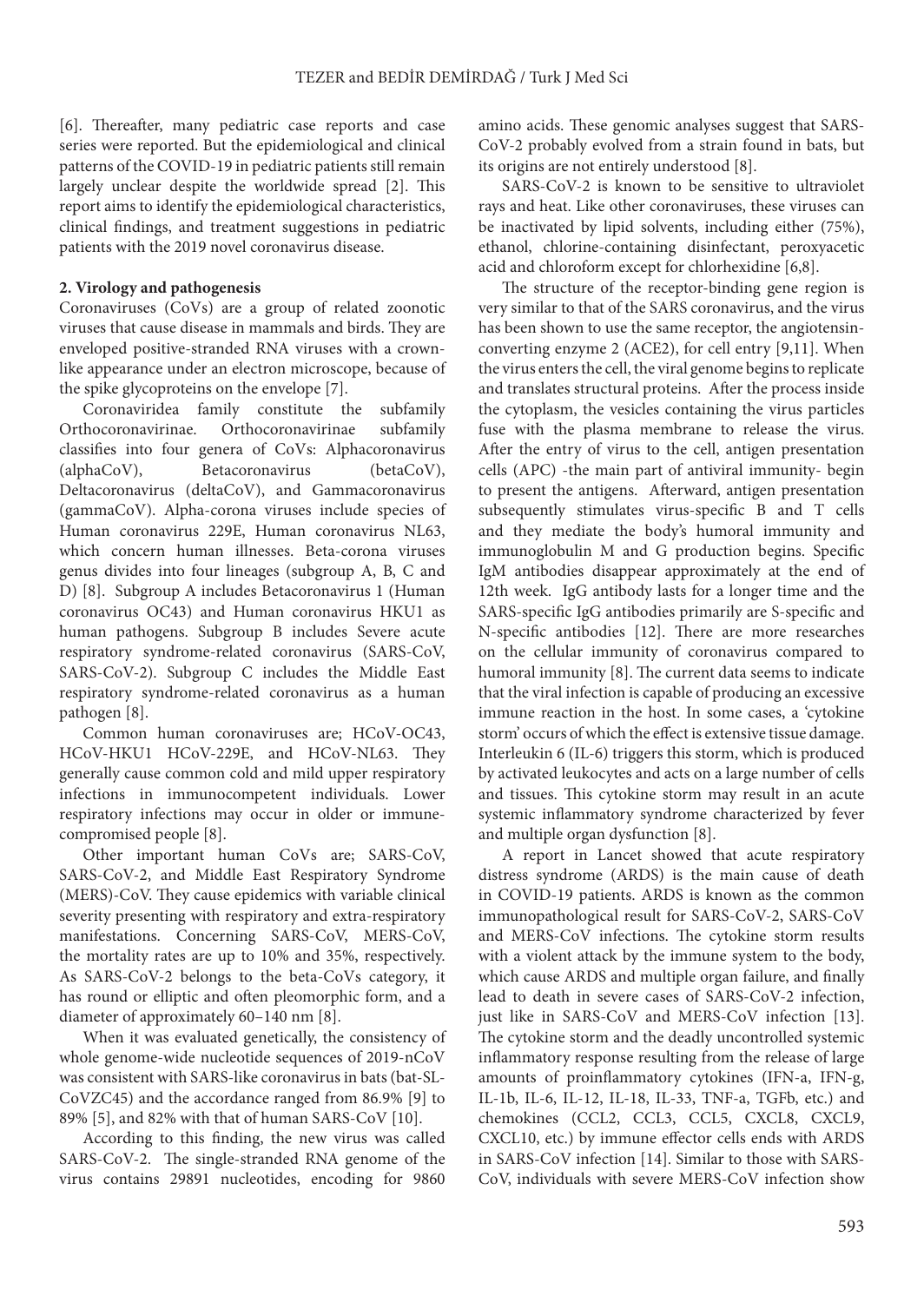elevated levels of IL-6, IFN-a, and CCL5, CXCL8, CXCL-10 in serum compared to those with the mild-moderate disease [11].

It is noted that, COVID-19 children are less susceptible to COVID-19 and that seem to be affected less commonly than adults [3,15]. Suggested reasons include having a more active innate immune response, healthier respiratory tracts (because of not exposing to cigarette smoke and air pollution as adults), and fewer underlying disorders. In addition, they are generally overprotected by parents, and if there is not any positive case in family, the possibility of being infected decreases [15]. A dangerous and uncontrolled immune response in adults may also explain with a robust immune response which may lead to ARDS [15]. It was found that ACE2 expression in rat lung has been found to dramatically decrease with age [15]. This finding may not be consistent with a relatively low susceptibility of children to COVID-19. On the other hand, studies show that ACE2 is involved in protective mechanisms of the lung. It may protect against severe lung injury induced by respiratory virus infection in an experimental mouse model and in pediatric patients [16,17]. The difference between adults and children in case of severity may be related to differences in receptors in the Renin-angiotensin system (RAS) and altered inflammatory responses to pathogens [18].

### **3. Transmission**

The first cases of the COVID-19 had the history of direct exposure to the Huanan Seafood Wholesale Market of Wuhan. So the animal-to-human transmission was presumed as the main mechanism at the beginning. In a short period, subsequent cases without any history of visiting the market were reported. Hence, it was stated that the virus could also be transmitted from human-tohuman. The most frequent source of COVID-19 spread are symptomatic patients [8]. It is certain that the main sources of the infection are patients infected by 2019-nCoV with or without clinical symptoms [5,6], but in addition, patients in the incubation period may also have potency to transmit the virus. It is suggested that individuals who remain asymptomatic during disease could transmit the virus too [8].

According to the current data, the novel virus is primarily transmitted through respiratory droplets and contact routes<sup>4</sup>. Respiratory droplets transmit the virus when patients cough, talk loudly or sneeze and transmission is possible via close contact (e.g., contact with the mouth, nose or eye conjunctiva by a contaminated hand) [6].

According to the data reported by the China Center for Disease Control (CDC) and local CDCs, the incubation time is generally 3 to 7 days and up to 2 weeks as the longest time from infection to symptoms was 12.5 days (95% CI, 9.2–18) [2]. On average, each patient transmits the infection to an additional 2.2 individuals. Remarkably, estimations of the R0 of the SARS-CoV epidemic in 2002– 2003 were approximately 3 [19].

No airborne transmission was reported in an analysis of 75,465 COVID-19 cases in China [20]. Airborne transmission may be possible in only specific situations and settings in which procedures or support treatments that generate aerosols are performed, this transmission route especially concerns health care personnel.4

There is some evidence that COVID-19 infection may result with intestinal infection and virus can be present in faeces. However, there have been no reports of faecal-oral transmission of the COVID-19 virus to date.4 In a study of Xing et al., clearance of SARS-CoV-2 in respiratory tract occurred within two weeks after the decrease in fever, whereas viral RNA remained detectable in stools of pediatric patients for longer than 4 weeks [21].

Mother to infant transmission of SARS-CoV-2 is controversial (through breast-milk or vertical transmission). In pregnancy, viremia rates seem to be low, shown as 1% in Wang's report [22]. This finding suggests that placental seeding and vertical transmission is unlikely. In Schwartz's review, 38 pregnant women with COVID-19 were reported, and, no cases of intrauterine transmission were documented [23]. On the other hand, many possible cases have been reported that presenting newborns delivered from COVID-19 pregnants, with increased Ig m levels but negative polymerase chain reaction tests results after cesarean delivery or reports presenting neonatal pneumonia due to COVID-19, with nasopharyngeal and anal cultures and polymerase chain reaction tests were positive for SARS-CoV-2.

But positive IgM results alone are not definitive evidence of in utero infection. So early infant infection may have been due to postnatal contact with infected parents or caregivers [24]. Thus, there is a suspect, but no certain evidence of vertical transmission for COVID-19 yet and further reports and studies are warranted.

Transmission with breast milk is another matter of debate. It is not clear if the virus transmits through breast milk or via feeding the baby. According to Wang's report, it is suggested that infants should not be fed with breast milk from mothers with neither confirmed nor suspected of 2019-nCoV. If breast milk of these mothers tested negative for 2019-nCoV, then infants may be fed with breast milk. Using donor milk can be considered after being screened

<sup>4</sup> World Health Organization (2020). Modes of transmission of virus causing COVID-19: implications for IPC precaution recommendations. Scientific brief. 29 March 2020 [online]. Website [https://www.who.int/news-room/commentaries/detail/modes-of](https://www.who.int/news-room/commentaries/detail/modes-of-transmission-of-virus-causing-covid-19-implications-for-ipc-precaution-recommendations)[transmission-of-virus-causing-covid-19-implications-for-ipc-precaution-recommendations](https://www.who.int/news-room/commentaries/detail/modes-of-transmission-of-virus-causing-covid-19-implications-for-ipc-precaution-recommendations) [accessed 10 April 2020].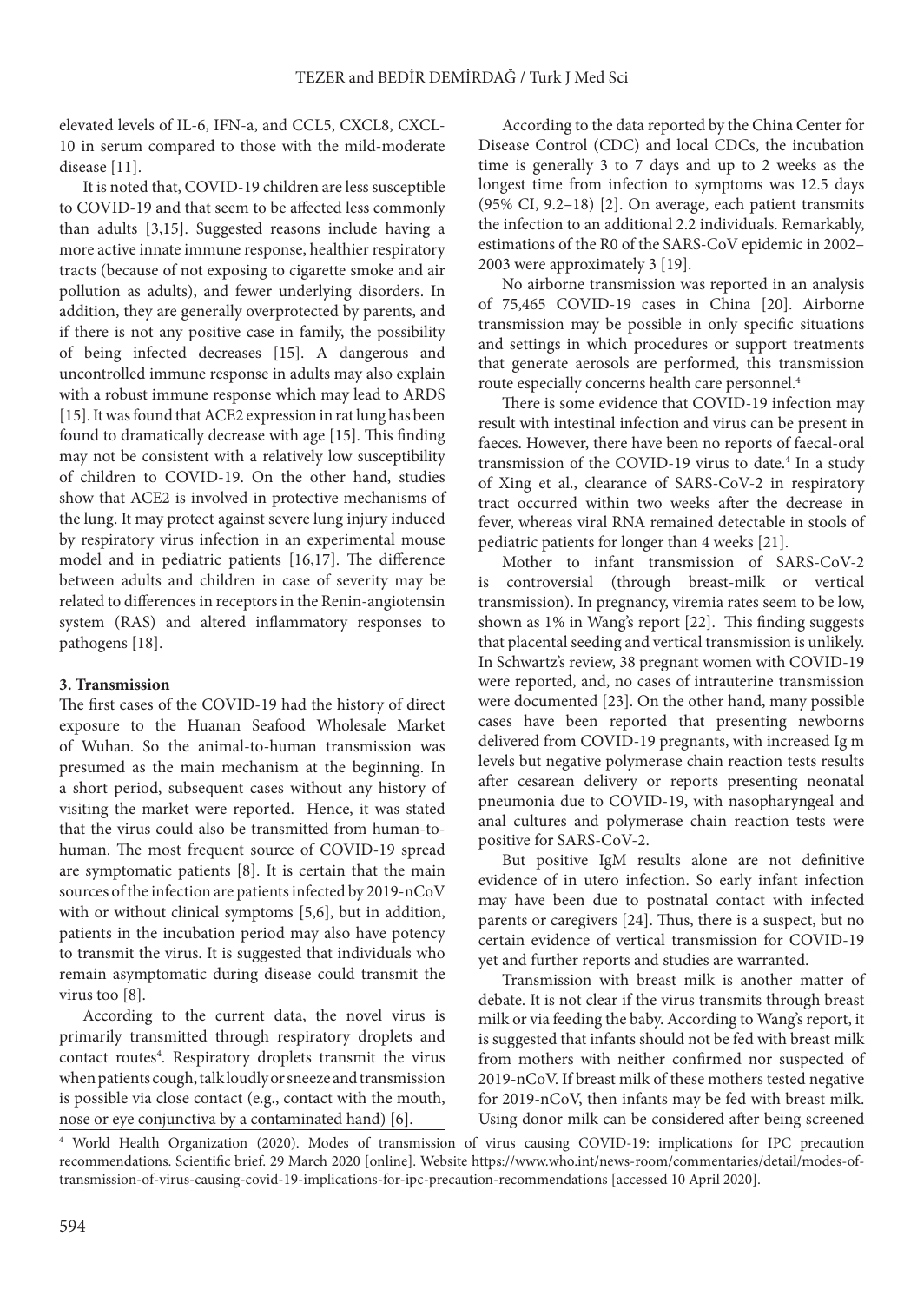for 2019-nCoV, in case of excretion of the virus into the milk during the incubation period [25]. On contrary, another study presented that no virus was found in the maternal milk of six COVID-19 patients [26]. Another recent study by Davanzo et al, according to the latest data, it was advised that if a mother diagnosed or suspected as COVID‐19 or under investigation for COVID‐19 whether asymptomatic or paucisymptomatic at delivery, breastfeeding is advisable, under strict measures of infection control [27].

In concordance with this study when a mother with COVID‐19 is too sick to care for the newborn, the neonate will be managed separately and fed fresh expressed breast milk, with no need to pasteurize it, as human milk is not believed to be a vehicle of COVID‐19 [27]. WHO suggests that women with COVID-19 can breastfeed if they wish to do so. However, it is mentioned that there is still a risk for droplet transmission via close contact during feeding (breastfeeding or bottle feeding). So, it is important to carry out precautions to prevent transmission. Mothers should practice respiratory hygiene during feeding, wearing a mask where available, wash hands before and after touching the baby, and routinely clean and disinfect what they have touched<sup>5</sup>.

### **4. Epidemiology**

Pediatric cases reported during the previous outbreaks of SARS in Hong Kong and MERS in South Korean, were very few [28]. In addition, mortality rate of SARS and MERS in the adults was very high, but there were no fatalities in the pediatric cases [28]. These findings indicated that children appeared to have a milder form of the disease caused by the coronaviruses [2]. Current data about COVID-19, in pediatrics is similar to SARS and MERS in case of disease severity and mortality and shows that children of all ages can get COVID-19, but they seem to be affected less commonly than adults  $[3]^{6}$ .

The first confirmed pediatric case of SARS-CoV-2 infection was reported in Shenzhen on January 20 [5], and by February 10, a total of 398 confirmed pediatric cases were reported from China, excluding the Hubei Province [2]. It is well known that pediatric cases are generally identified at that time in a familial cluster or and generally are infected by one sick parent or family member. According to a study, 71.2% (183/257) of infected children were reported having a household contact [29]. In another study by Lu, 90.1% of patients were reported to be with family clusters [30]. But at the explosion stage of the outbreak, children may become a significant spreader [31].

The surveillance definitions and criteria are changing during the pandemic, but still data from many different countries, are similar with these studies and the proportion of pediatric cases is within this range.

Less than 1% of the cases were in children younger than 10 years of age in the review of 72,314 cases reported by the Chinese Center for Disease Control and Prevention [32]. According to a study that analyzed 44,672 COVID-19 cases from China by mid-February 2020, 0.9% of patients were less than 10 years of age and 1.2% were between 10 and 20 years of age [33]. According to Statista Research Department, Italy, 1.6% of total patients were from 0 to18 age7 . In a systematic literature review (between January 1and March 18, 2020), children were 1 to 5 percent of diagnosed COVID-19 cases [34]. To date, there are about 149,760 laboratory-confirmed cases reported from United States, and only 1.7 percent are in children.<sup>6</sup>

In a report of 171 pediatric cases, reported by Lu et al., median age of patients was 6,7 year (1 day–15 years) and 60.8% were male.

In this case series,  $18.1\%$  of patients were <1 year of age, 23.4% were 1–5 years, 33.9% were 6–10 years, 24.6% were 11–15 years [30]. In Dong's study, there were 728 confirmed cases and 1407 suspected cases. 17.6% of pediatric cases were <1 year of age, %23 were 1–5 years, 24.5% were 6–10 years, %19.3 were 11–15 years, %15.6 were >15 years. The median age of all patients was 7 years and 56.6% of patients were male [3]. According to US data, among all 2,572 COVID-19 cases in children, the median age was 11 years (0–17 years). Approximately onethird of reported pediatric cases 32% were between 15–17 years of age, 27% were between 10-14 years of age. Fifteen percent of cases were aged <1 year, 11% of cases were aged 1–4 years, and 15% of cases were aged 5–9 years. Males comprised 57% of cases in the population in which sex information was obtained; among 184 cases in children whose information of exposure were available, 9 % had a history of travel, and 91% had a history of contact with a COVID-19 patient in the household or community.6

By 30.03.2020, there were 11535 total cases, of which 117 (1%) were pediatric in Turkey. The mean age was 8 years (1day–17 years). The 13.6% of cases were  $\langle$ 1 year. There were 3 neonatal cases. Nearly 53% of cases were male. Patients with a history of contact were 48.7%. Only 1.7%

<sup>5</sup> World Health Organization (2020). Q&A on COVID-19, pregnancy, childbirth and breastfeeding [online]. Website [https://www.who.](https://www.who.int/news-room/q-a-detail/q-a-on-covid-19-pregnancy-childbirth-and-breastfeeding) [int/news-room/q-a-detail/q-a-on-covid-19-pregnancy-childbirth-and-breastfeeding](https://www.who.int/news-room/q-a-detail/q-a-on-covid-19-pregnancy-childbirth-and-breastfeeding) [accessed 10 April 2020].

<sup>6</sup> Centers for Disease Control and Prevention (2020). Coronavirus Disease 2019 in Children–United States, February 12–April 2, 2020 [online]. Website <https://www.cdc.gov/mmwr/volumes/69/wr/mm6914e4.htm> [accessed 10 April 2020].

<sup>7</sup> Statista (2020). Distribution of coronavirus cases in Italy, as of April 15, 2020 by age group [online]. Website [https://www.statista.com/](https://www.statista.com/statistics/1103023/coronavirus-cases-distribution-by-age-group-italy/) [statistics/1103023/coronavirus-cases-distribution-by-age-group-italy/](https://www.statista.com/statistics/1103023/coronavirus-cases-distribution-by-age-group-italy/) [accessed 10 April 2020].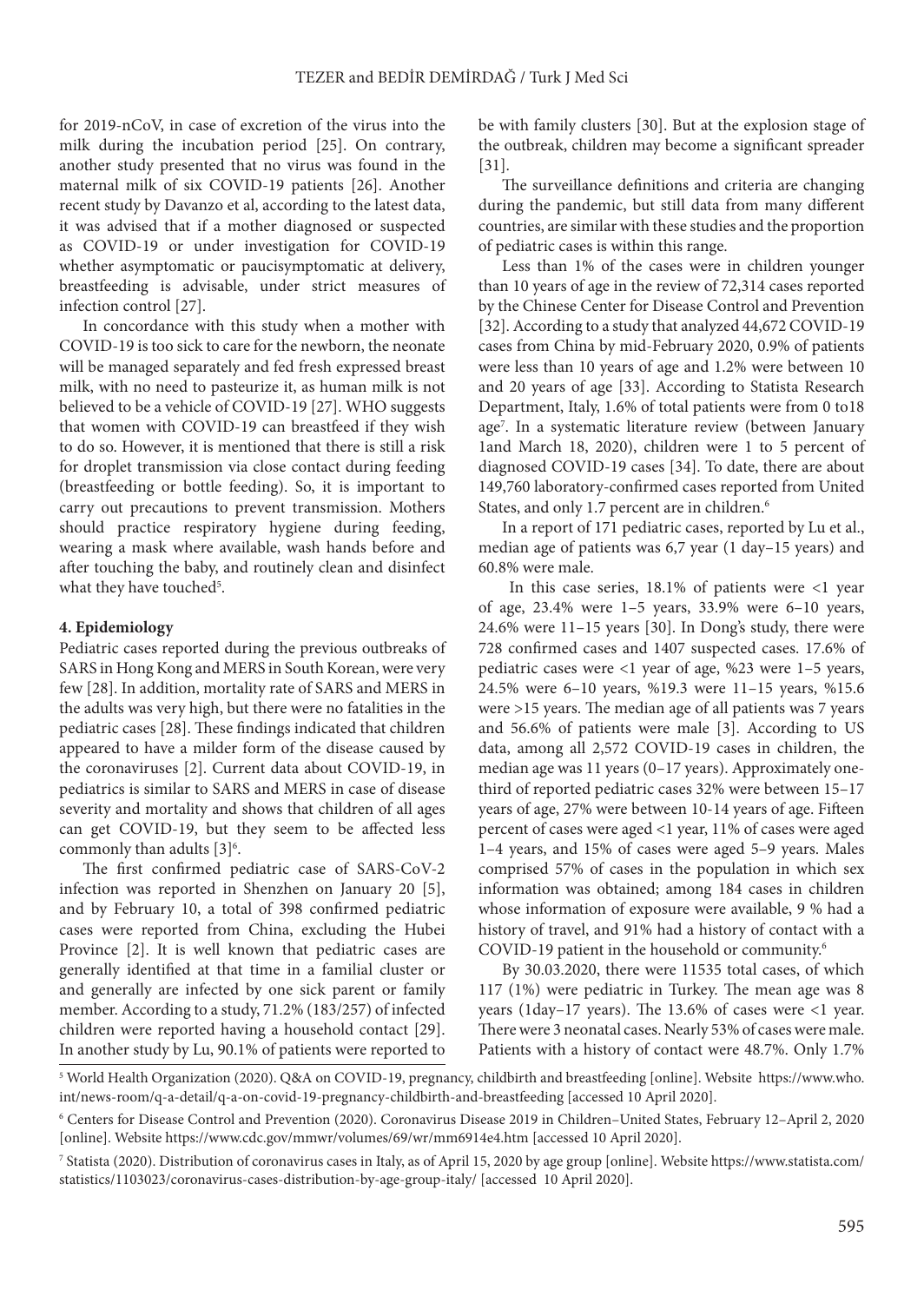of cases had a history of travel abroad. Turkish citizens comprised 93.1% of cases, but 6.9% were immigrants<sup>8</sup>.

# **5. Clinical findings**

According to the available data, COVID-19 in children appears to be usually mild. A minority of children with COVID-19 require hospitalization. By March 6, among 2572 laboratory-confirmed cases of COVID-19 in children reported from the US, the estimated rate of hospitalization differed from 6% to 20%, and 0.58%–2.0% of them were admitted to an ICU.<sup>6</sup> In this report, children aged <1 year had the highest percentage (15%–62%) of hospitalization among pediatric patients with COVID-19. Among 95 children aged <1 year with known hospitalization status, 59 (62%) were hospitalized, including five who were admitted to an ICU. The percentage of patients hospitalized among those aged  $1-17$  years was lower (estimated range =  $4.1\%$ – 14%), with little variation among age groups.6

Fever and cough are the most common reported symptoms in children [30]. Fever (subjective or documented), cough, and shortness of breath were more common among adult patients aged 18–64 years (93% reported at least one of these).

In contrast, these signs and symptoms were less frequently reported among pediatric patients (73%). In the case series from the United States, complete information about symptoms was available for 291 children; 56 percent had a fever, 54 percent had a cough, and 13 percent has shortness of breath; at least one symptom was observed in 73% of children<sup>6</sup> On the other hand, these ratios were 71%, 80%, and 43%, respectively, in adults. Sore throat, myalgia, headache, and diarrhea were also reported rarely by pediatric patients.<sup>6</sup>

In another series of 1391 children evaluated for COVID-19 at Wuhan Children's Hospital, 171 (12%) had confirmed SARS-CoV-2 infection (by identification of RNA). In this report, 15.8% percent of children with confirmed infection were asymptomatic, 19.3% had upper respiratory infection, and 64.9% had pneumonia. Fever was the most common symptom, occurring at some point in illness in approximately 41.5%. Other common symptoms included cough (48.5 percent) and pharyngeal erythema (46.2%). Less common symptoms included fatigue, rhinorrhea/nasal congestion, diarrhea, and vomiting. (changing between 5% and 9%). A total of 12 asymptomatic patients had radiologic features of pneumonia. A total of 21 patients were in stable condition in the general wards, and 149 were discharged from the hospital [30].

According to Dong et al.'s report, regarding the severity, 94 (4.4%), 1088 (51.0%), and 826 (38.7%) cases were diagnosed as asymptomatic, mild, or moderate,

respectively; and accounted for 94.1% of all cases. Severe and critical cases were 6.7% and 0.7% of patients [3]. The clinical features, laboratory testing, and chest radiograph imaging state the severity of COVID-19 [35]. Similar clinical manifestations have been reported in smaller case series from China [36–38].

According to the surveillance data from Turkey, 50.4% of pediatric cases had a mild disease, and 0.8% had severe disease. Intensive care hospitalization rate was 4.27% and 80% of them were under one year of age.8

Another critical age group in pediatrics is the neonatal period. Neonates are generally associated with milder disease [26,39]. In a report about COVID-19 in the neonatal period, it was found that the clinical symptoms of 33 neonates with or at risk of COVID-19 were obscure, and favorable outcomes were seen.

Of 33 neonates born to COVID 19 mothers, 30 had negative test results, but there were 3 neonates with symptomatic COVID-19. The most seriously ill neonate was possibly symptomatic because of prematurity, asphyxia, and sepsis, rather than SARS-CoV-2 infection [40]. In a case series of neonates, born to COVID-19 mothers, the 2019-nCoV nucleic amplification test results were negative for all neonates; thus there was no evidence of vertical transmission of 2019- nCoV via the placenta and they were all fine, so no antiviral treatment was administered to the neonates [41].

Although most children appear to havemild or moderate disease and recover within one to two weeks of disease onset, severe cases may also be seen, especially who are with underlying conditions. Children with certain serious underlying conditions and who are <1 year of age are at higher risk for severe disease [3].<sup>6</sup> Among 345 children from the United States with laboratoryconfirmed COVID-19 and complete information about underlying conditions, 23% had an underlying condition. Common underlying conditions were chronic pulmonary disease (including asthma), cardiovascular disease, and immunosuppression (e.g., related to cancer, chemotherapy, radiation therapy, hematopoietic cell or solid organ transplant, high doses of glucocorticoids). Blood disorders, chronic kidney disease undergoing dialysis, chronic liver disease, pregnancy, endocrine disorders (e.g., diabetes mellitus), neurologic and neurodevelopmental conditions (e.g., cerebral palsy, epilepsy, intellectual disability, spinal cord injury) are significant reasons for severe disease.

Among the 295 pediatric cases for which information on both hospitalization status and underlying medical conditions was available, 28 of 37 (77%) hospitalized patients, (including patients admitted to an ICU), had one or more underlying medical condition; among 258 patients who were not hospitalized, 30 (12%) patients had

<sup>8</sup> Turkish Republic Ministry of Health (2020), COVID19 Surveillance data (unpublished).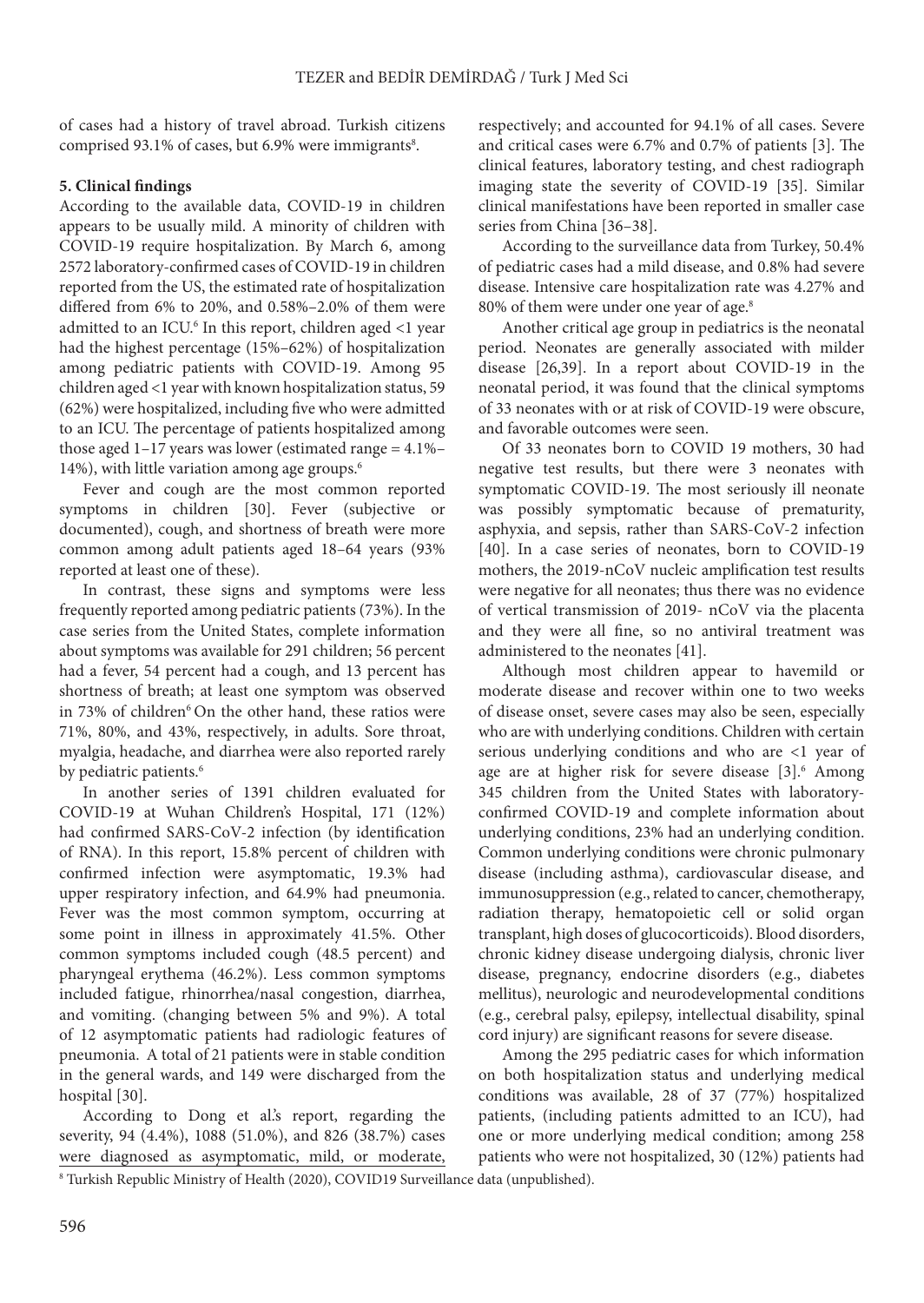underlying conditions. Three deaths were reported among the pediatric cases included in this analysis; however, the reason for death as COVID-19 is not confirmed yet.<sup>6</sup> In the study by Lu et al., during hospitalization, 3 patients required intensive care support and invasive mechanical ventilation; all had coexisting conditions [hydronephrosis, leukemia (for which the patient was receiving maintenance chemotherapy), and intussusception] [30]. Epidemiologic and clinical features of pediatric case series are summarized in Table.

### **6. Diagnosis**

### **6.1. Diagnostic criteria**

A diagnostic approach for COVID begins with the compatibility of exposure history, symptoms, and findings to the case definition criteria. Case definitions are based on the currently available data. Diagnostic criteria are regularly revised as new information accumulates. Definitions should be revised according to their local epidemiological data and individual factors. All countries are encouraged to publish definitions used online and in regular situation reports and to document periodic updates to definitions, which may affect the interpretation of surveillance data<sup>9</sup>.

Pediatric patients should be evaluated according to complaints, clinical findings, and a history of exposure [35]. Firstly it should be stated if a child was in contact with a COVID-19 patientin the last two weeks period or has been to an endemic area for COVID-19. This information contributes to determine the level of risk, as low, medium, or high. Afterward, suspected cases are explored for the following: A- the presence of fever, any respiratory symptom, gastrointestinal symptoms like diarrhea. B- complete blood count should be tested to find out leukopenia, lymphopenia, and C-reactive protein is also tested in case of an increase. C- chest screening should be done to find out any infiltration if present. Further examination is carried out for suspected patients. If a case is positive for nCoV-2019 in nasal/pharyngeal swap or blood samples by polymerase chain reaction (PCR) assay OR if samples from the respiratory tract or blood samples are similar to nCoV-2019 is similar genetically, then the case is defined as confirmed [3].

Another critical issue in diagnosis is the method of optimal sampling choice for diagnosing COVID-19 [35]. In a study of 205 patients with COVID-19 who were sampled at various sites, the highest rates of positive viral

RNA tests were reported from bronchoalveolar lavage (95 percent, 14 of 15 specimens) and sputum (72 percent, 72 of 104 samples). Still, oropharyngeal swap test results were as low as 32% [22]<sup>10</sup>.

#### **6.2. Laboratory examinations**

White blood cell count is normal in general. But leucopenia may be seen, with decreased lymphocyte count. C-reactive protein (CRP) may be normal or increased. Interleukin-6 (IL-6) is also generally high in patients, especially in severe cases.

Procalcitonin (PCT) is normal in most cases, and PCT > 0.5 ng/mL might be a sign of secondary bacterial infection. Elevation of liver enzymes, muscle enzymes, and myoglobin, and increased level of D-dimer might be seen in severe cases [6].

### **6.3. Imaging features**

In the early stage of pneumonia cases, chest images show multiple small patchy shadows and interstitial changes, remarkable in the lung periphery. Severe cases can further develop to bilateral multiple ground-glass opacity, infiltrating shadows, and pulmonary consolidation, with infrequent pleural effusion [30].

A Chest CT scan shows pathologic findings more clearly, including ground-glass opacity and segmental consolidation in bilateral lungs, especially in the lung periphery. In children with severe infection, multiple lobar lesions may be present in both lungs. In the Lu et al.'s study of pediatric cases, the most common radiologic finding was bilateral ground-glass opacity (32.7%). Other findings were local patchy shadowing 18.7%, bilateral patchy shadowing 12.3%, and interstitial abnormalities 1.2% [30]. Pleural effusion was not seen.

In a pediatric case series, among 15 confirmed pediatric COVID-19 cases, 6 patients had no lesions, while 9 patients had pulmonary inflammation lesions on their first chest CT images. Small nodular ground-glass opacities were found in 7 cases, and speckled ground-glass opacities were found in 2. Among the patients whose second PCR test was negative, chest CT images showed fewer lesions in 2 cases, no lesion in 3 cases, and no improvement in 1 case. The other 9 cases were still positive in the second nucleic acid test. Six of them showed similar chest CT inflammation, while 3 patients had new lesions, which were all small nodular ground-glass opacities [42].

#### **7. Treatment**

9 World Health Organization (2020). Global surveillance for COVID-19 caused by human infection with COVID-19 virus. Interim guidance 20 March 2020 [online]. Website [https://www.who.int/docs/default-source/coronaviruse/global-surveillance-for-COVID-v-](https://www.who.int/docs/default-source/coronaviruse/global-surveillance-for-covid-v-19-final200321-rev.pdf)[19-final200321-rev.pdf](https://www.who.int/docs/default-source/coronaviruse/global-surveillance-for-covid-v-19-final200321-rev.pdf) [accessed 12 April 2020]. There are many published and ongoing studies about the

<sup>10</sup> World Health Organization (2020). Report of the WHO-China joint mission on coronavirus disease 2019 (COVID-2019). February 16-24, 2020 [online]. Website http://www.who.int/docs/default-source/coronaviruse/who-china-jointmission-on-covid-19-finalreport.pdf [accessed 04. March 2020].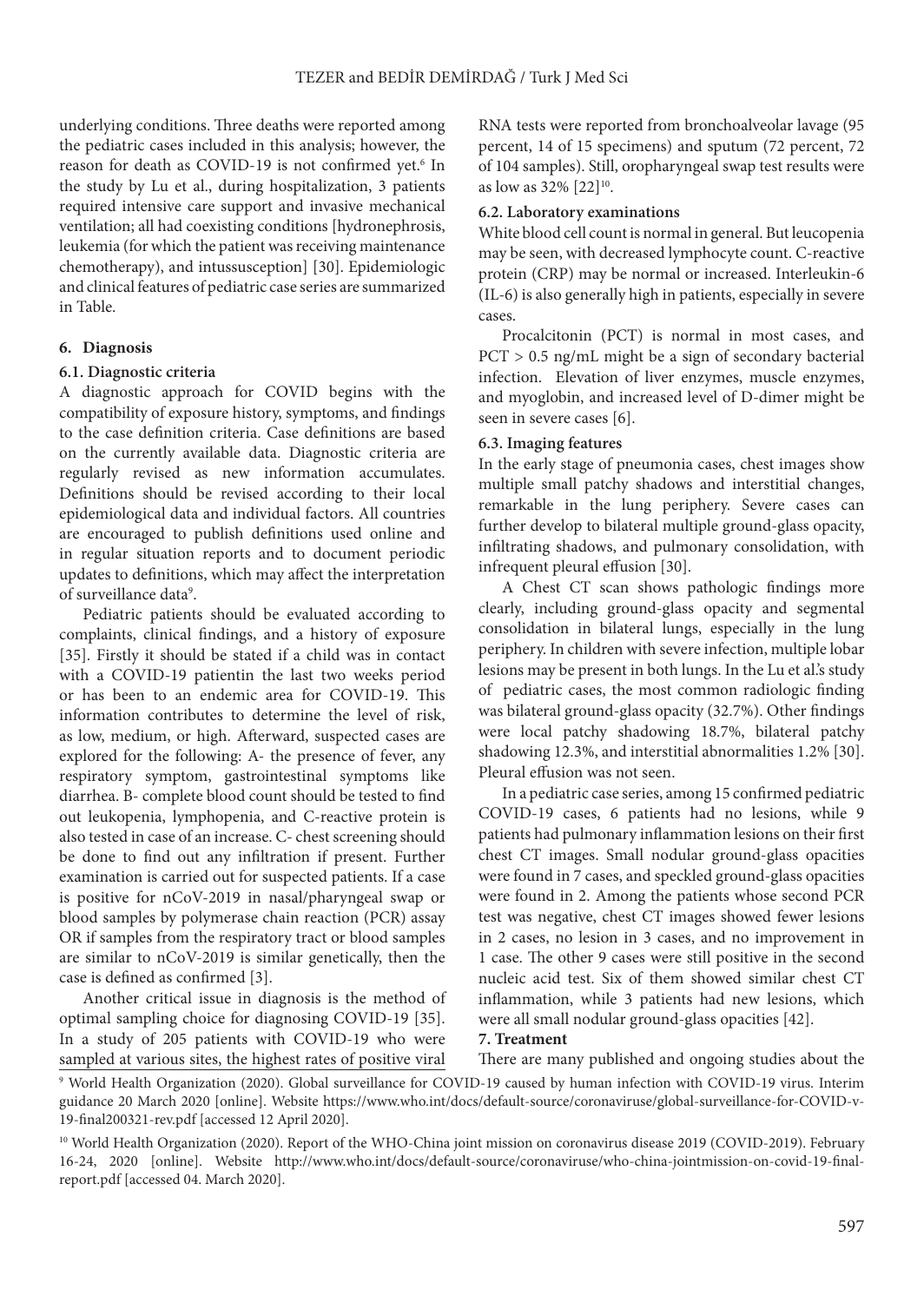# TEZER and BEDİR DEMİRDAĞ / Turk J Med Sci

|                          |                                                                     | Dong et al.                         | Lu et al.                                    | CDC/MMWR<br>USA                                                            | Turkey*                              |
|--------------------------|---------------------------------------------------------------------|-------------------------------------|----------------------------------------------|----------------------------------------------------------------------------|--------------------------------------|
| Total confirmed patients |                                                                     | 728 (confirmed)<br>1407 (suspected) | 171                                          | 2572                                                                       | 117                                  |
| Sex, male (%)            |                                                                     | 56.6                                | 60.8                                         | 57                                                                         | 52.9                                 |
| Median age (yr)          |                                                                     | $7 (IQR: 2-13)$                     | $6.7 (1d-15 \text{ yr})$                     | $11(0-17)$                                                                 | $8(1d-17yr)$                         |
| Age distribution (%)     | <1 year<br>$1-5$ year<br>$6-10$ year<br>$11-15$ year<br>$>15$ years | 17.6<br>23<br>24.5<br>19.3<br>15.6  | 18.1<br>23.4<br>33.9<br>24.6<br>Not included | 15<br>$11(1-4 yr)$<br>$15(5-9 \text{ yr})$<br>$27(10-14 \text{ yr})$<br>32 | 13.6<br>20.5<br>16.2<br>28.2<br>21.3 |
| Clinical presentation    | Asymptomatic<br>Mild disease<br>Moderate disease<br>Severe illness  | 4.4<br>51.0<br>38.7<br>7.4          | 15.8<br>19.3                                 | $\overline{\phantom{a}}$<br>$\overline{\phantom{0}}$                       | 50.4<br>0.8                          |
| Mortality (n)            |                                                                     |                                     |                                              | 3                                                                          | $\mathbf{0}$                         |

**Table.** Epidemiologic and clinical characteristics of pediatric patients.

treatment of COVID-19, but these studies are generally on adult patients. In the pediatric era, treatment strategies are commonly modified from adult reports, and future studies are warranted.

Home care facilities seem to be feasible for patients with asymptomatic infection, mild infection (e.g., fever, cough, and/or myalgias without dyspnea, hypoxia, and tachypnea), and having no underlying condition.These patients should adequately be isolated in the outpatient setting<sup>11</sup>,<sup>12</sup>.

Treatment modalities may be summarized in the following subtitles.

# **7.1. Symptomatic and supportive care**

Symptomatic and supportive care is similar to other upper respiratory or gastrointestinal clinical syndromes like common cold or acute gastroenteritis. The general strategies include resting and supportive treatments, sufficient calorie, and water intake, maintaining waterelectrolyte balance, and homeostasis [6]. Patients and household members should be educated about personal hygiene, infection control measures to prevent the infection from spreading to household contacts. Outpatients with COVID-19 should stay at home and try to separate themselves from other people and animals in

the household. There is an extensive guideline prepared by WHO for home care patients.<sup>12</sup> The optimal duration of home isolation is detailed in another section.

# **7.2. Antibiotics**

Antimicrobial stewardship is crucial. There is no need for antibiotic treatment routinely. Irrational use of antibiotics (especially broad-spectrum) should be avoided. Patients should be monitored carefully in case of bacterial coinfection. If there is clinical or laboratory evidence of secondary bacterial infection, appropriate antibiotics should be used appropriately [6].

# **7.3. Management for oxygen therapy and mechanical ventilatory support**

Patients with respiratory distress and severe acute respiratory illness (SARI), including hypoxemia or shock, should be given supplemental oxygen therapy immediately, providing the level of >94%. Children with severe respiratory distress, central cyanosis, shock, coma, or convulsions should receive airway management and oxygen therapy. Nasal cannula is preferred in young children<sup>13</sup>. High-flow oxygen and noninvasive positive pressure ventilation have been used. But these procedures might cause aerosolization, and specific isolation

<sup>11</sup> Centers for Disease Control and Prevention (2020). Interim clinical guidance for management of patients with confirmed coronavirus disease (COVID-19). Revisions were made on April 3, 2020 [online]. Website [https://www.cdc.gov/coronavirus/2019-ncov/hcp/](https://www.cdc.gov/coronavirus/2019-ncov/hcp/clinical-guidance-management-patients.html) [clinical-guidance-management-patients.html](https://www.cdc.gov/coronavirus/2019-ncov/hcp/clinical-guidance-management-patients.html) [accessed 10 April 2020].

<sup>12</sup> World Health Organization (2020).Home care for patients with COVID-19 presenting with mild symptoms and management of their contacts [online]. Website [https://www.who.int/publications-detail/home-care-for-patients-with-suspected-novel-coronavirus-\(ncov\)](https://www.who.int/publications-detail/home-care-for-patients-with-suspected-novel-coronavirus-(ncov)-infection-presenting-with-mild-symptoms-and-management-of-contacts) [infection-presenting-with-mild-symptoms-and-management-of-contacts](https://www.who.int/publications-detail/home-care-for-patients-with-suspected-novel-coronavirus-(ncov)-infection-presenting-with-mild-symptoms-and-management-of-contacts) [accessed 10 April 2020].

<sup>13</sup> World Health Organization (2020).Clinical management of severe acute respiratory infection (SARI) when COVID-19 disease is suspected. Interim guidance 13 March 2020 [online]. Website [https://www.who.int/publications-detail/clinical-management-of-severe](https://www.who.int/publications-detail/clinical-management-of-severe-acute-respiratory-infection-when-novel-coronavirus-(ncov)-infection-is-suspected)[acute-respiratory-infection-when-novel-coronavirus-\(ncov\)-infection-is-suspected](https://www.who.int/publications-detail/clinical-management-of-severe-acute-respiratory-infection-when-novel-coronavirus-(ncov)-infection-is-suspected) [accessed 10 April 2020].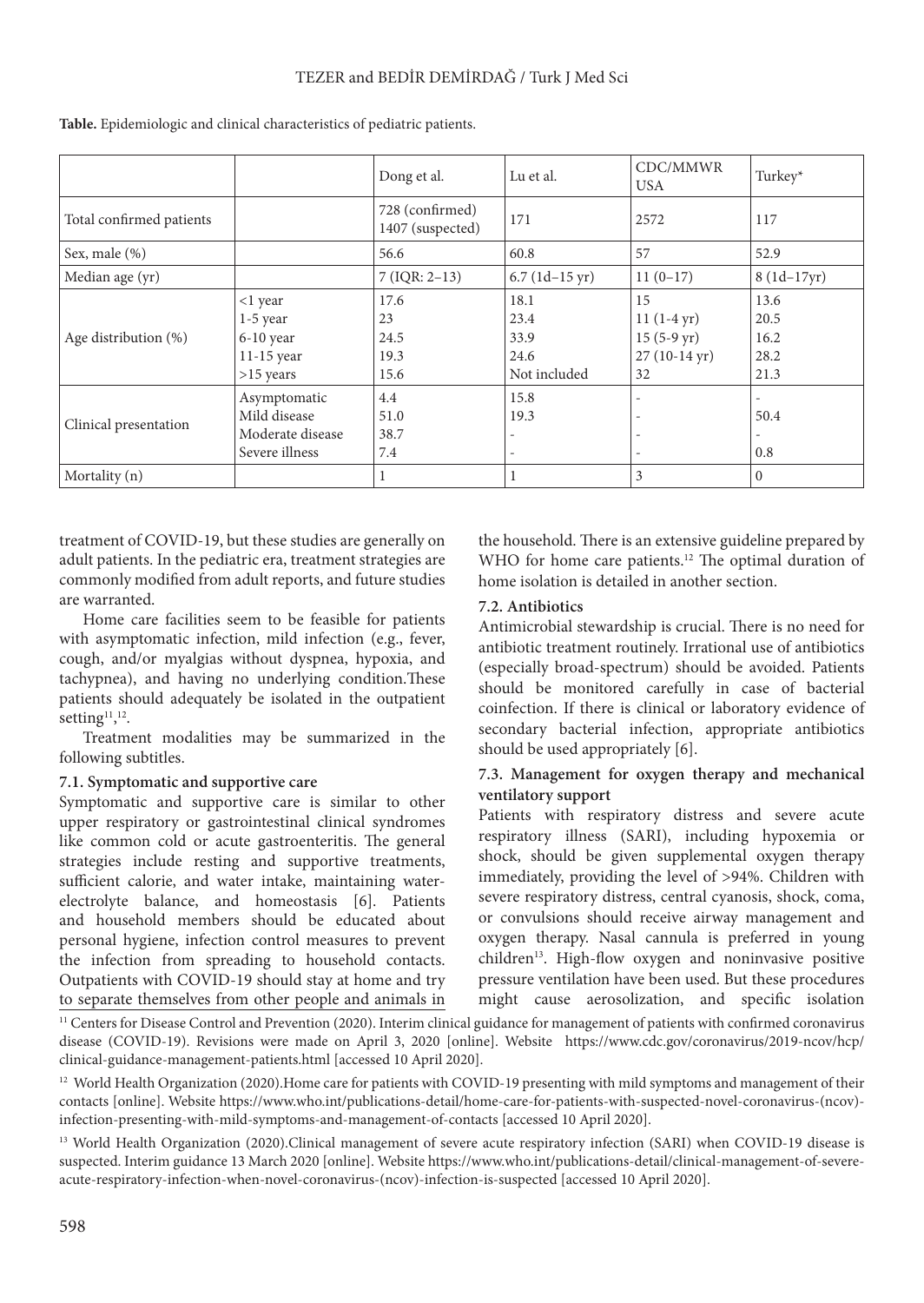precautions may be needed [43].

When respiratory distress keeps rising despite standard oxygen therapy, advanced oxygen/ventilatory support should be provided. If improvement is not possible, mechanical ventilation with endotracheal intubation and a protective lung ventilation strategy should be adopted [6].

### **7.4. Antiviral therapy**

There is not an approved COVID-19 specific therapy for pediatric patients. Different agents were tried in some cases, but there is not sufficient data to make general recommendations for routine use. According to a recent report by Sanders, no proven effective therapies for this virus currently exist, and the most promising treatment was remdesivir [44]. Some of these agents will be discussed as follows.

### **7.4.1. Hydroxychloroquine/chloroquine**

There is not enough evidence showing whether hydroxychloroquine or chloroquine has a role in the treatment of COVID-19. There are in vitro studies that show both chloroquine and hydroxychloroquine inhibit SARS-CoV-2 in vitro, although hydroxychloroquine appears to be more potent [45]. Treatment guidelines from China's National Health Commission supported the use of chloroquine. It was shown that the progression of disease was reduced, and the duration of symptoms decreased [46]. However, primary data supporting these claims have not been published yet. A randomized trial of patients with mild COVID-19 pneumonia without hypoxia reported that adding hydroxychloroquine to the standard of care resulted in clinical and laboratory improvement, but there are concerns about the methodology of this study<sup>14</sup>.

The Infectious Disease Society of America (IDSA) guideline panel for COVID-19 treatment, recommends hydroxychloroquine/chloroquine in the context of a clinical trial. But there is a knowledge gap<sup>15</sup>.

There is not a specific dosage recommendation for hydroxychloroquine in pediatric patients. Some experts from Iran suggested to use, 3–5 mg/kg/day (max dose 400 mg) hydroxychloroquine sulfate iv, in pediatric patients, twice daily for five days with careful monitoring for cardiac arrhythmias including QT interval prolongation or torsades de pointes [47]. This drug may be used in pregnancy and lactation if the benefit outweighs risks [44].

Concurrent use of azithromycin with hydroxychloroquine for treating COVID-19 is not routinely recommended. One study suggested the use of azithromycin in combination with hydroxychloroquine was associated with more rapid resolution of virus detection than hydroxychloroquine alone [48]. Still,

another small observational study in patients with more severe illness did not suggest rapid viral RNA clearance with the combination [49]. Both azithromycin and hydroxychloroquine are associated with QTc prolongation, and combined use may potentiate this adverse effect. The IDSA guideline panel recommends the use of the hydroxychloroquine and azithromycin combination only be used in the context of a clinical trial.15

### **7.4.2. Interferon-α2b**

According to Chen's review in pediatric patients, interferon-α2b nebulization (100,000–200,000 IU/kg for mild cases, and 200,000–400,000 IU/kg for severe cases, two times/day for 5–7 days.) can be applied [6].

### **7.4.3. Lopinavir-ritonavir**

Lopinavir ritonavir combination appears to have little to no role in the treatment of SARS-CoV-2 infection. This drug is a protease inhibitor and primarily used for HIV infection. According to a study, it has in vitro activity against the SARS-CoV [50] and appears to have some activity against MERS-CoV in animal studies [51]. Nevertheless, there was no significant improvement in clinical outcomes or mortality in a randomized trial of 199 patients between the lopinavir-ritonavir group and those who received standard of care alone [52].

Among patients who have been admitted to the hospital with COVID-19, the IDSA guideline panel recommends the combination of lopinavir/ritonavir only in the context of a clinical trial. There is also a knowledge gap in this condition.15

### **7.4.4. Remdesivir**

Remdecivir is a novel nucleotide analog that has activity against SARS-CoV-2 in vitro and related coronaviruses (including SARS and MERS-CoV) both in vitro and in animal studies [53]. It is also potent in vitro activity against SARS-CoV-2, but it is not approved yet and currently, is being tested in ongoing randomized trials [44].

A recent case series of 53 patients with severe COVID-19 pneumonia who received remdesivir under a compassionate-use protocol reported clinical improvement in 68% after a median follow-up of 18 days, with 13% mortality and a generally acceptable toxicity profile [54]. However, there was no comparison group of similar patients who received standard care at the participating institutions.

Efficacy in pediatric patients and optimal dosing are not established yet. A dosing regimen of 5 mg/kg/dose iv once daily (max: 200 mg) on day 1, followed by 2.5 mg/kg/ dose iv once daily (max: 100 mg) was used in 41 pediatric patients (including 2 neonates) who received remdesivir in

<sup>&</sup>lt;sup>14</sup> Chen Z, Hu J, Zhang Z et al. Efficacy of hydroxychloroquine in patients with COVID-19: Results of a randomized trial. MedRxiv (2020). doi:10.1101/2020.03.22.20040758v2

<sup>&</sup>lt;sup>15</sup> Bhimraj A, Morgan RL, Shumaker AH, Lavergne V, Baden L et al. Infectious Diseases Society of America Guidelines on the Treatment and Management of Patients with COVID-19 - 2020 [online]. Website [www.idsociety.org/COVID19guidelines](http://www.idsociety.org/COVID19guidelines) [accessed 11 April 2020].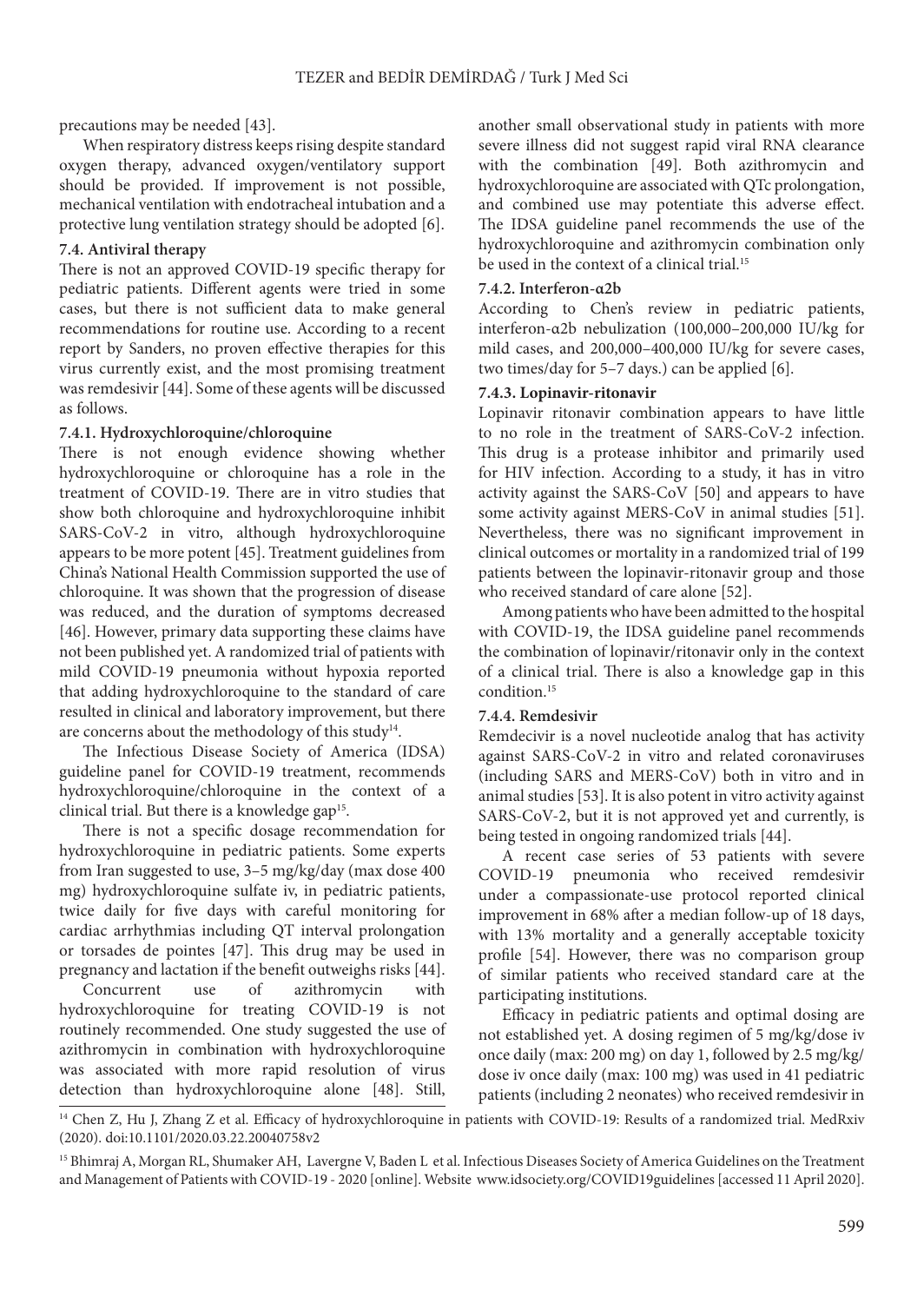a phase 3 Ebola study<sup>16</sup>. The optimal duration of therapy for COVID-19 is unknown.

### **7.4.5. Favipiravir**

Favipiravir was approved for the treatment of novel influenza in China. Clinical trials of favipiravir for treatment of COVID-19 are going on, but there is not any evidence for pediatric patients yet. It is an RNA polymerase inhibitor. It is thought to have potential antiviral action on SARS-CoV-2. In February, a clinical trial on favipiravir for the treatment of COVID-19 was initiated, and results were promising. The preliminary results from a total of 80 patientsindicated that favipiravir had more potent antiviral action than lopinavir/ritonavir<sup>17</sup>. There is no specific dosing recommendation for favipiravir in pediatric COVID-19 patients, but doses that were used in the treatment of the Ebola virus or influenza virus may be appropriate.

# **7.5. Glucocorticoids**

WHO and CDC claim that systemic glucocorticoids should not be used in patients with COVID-19, unless there are other indications (e.g., exacerbation of chronic obstructive pulmonary disease). A pediatric review reports that they can be used in severe cases when indicated, but its efficacy needs further evaluation [6]. Many studies on SARS and MERS-CoV showed a lack of effectiveness and possible harm [55]. The IDSA guideline panel also suggests against the use of corticosteroids (conditional recommendation, very low certainty of the evidence). The same guideline recommends the use of corticosteroids for patients only with ARDS due to COVID-19 in the context of a clinical trial.15

### **7.6. Tocilizumab**

Tocilizumab is an IL-6 receptor inhibitor used for rheumatic diseases and cytokine release syndrome. It was reported that severe COVID-19 patients had elevated IL-6 levels, and there are case reports which describe good outcomes with tocilizumab [56]. Tocilizumab may be recommended for severe COVID-19 patients and patients with high IL6 levels<sup>18</sup>. The IDSA guideline panel recommends tocilizumab only in the context of a clinical trial. Xu et al. reported that treatment with tocilizumab

reduced mortality<sup>19</sup>. However, this conclusion remains highly uncertain, given the lack of a contemporaneous control or adjustments for confounding factors.

# **7.7. Organ function support**

WHO recommends recognizing septic shock in children with any hypotension or two or more of the following: altered mental state; tachycardia or bradycardia; prolonged capillary refill (> 2 s) or feeble pulses; tachypnea; mottled or cold skin or petechial or purpuric rash; increased lactate; oliguria; hyperthermia or hypothermia.<sup>13</sup> Antimicrobial therapy should be started, and fluid bolus should be initiated. In case of circulation dysfunction, vasoactive drugs may be used to improve microcirculation [6]. In children, epinephrine is considered first-line, while norepinephrine can be added if shock persists despite the optimal dose of epinephrine. Continuous blood purification should be considered in cases of multiple organ failure (especially acute kidney injury), or capacity overload and life-threatening imbalance of water, electrolyte, and acid-base. If combined with liver failure, plasma exchange is feasible.<sup>13</sup> Extracorporeal membrane oxygenation (ECMO) has been proven to be an effective therapy in the treatment of respiratory failure ARDS, so it may also be effective in the treatment of severe COVID-19. Since there is a lack of clinical trial of ECMO on COVID-19, we could not conclude whether SARS-CoV-2-infected patients have benefited from ECMO at this time [57].

# **7.8. Intravenous immunoglobulin and Immun Convalescent Plasma [58]**

In this current pandemic, there are reports that convalescent plasma has been used in China to treat patients with COVID-19 [59].

In a pilot study of 10 patients with severe COVID-19, the investigators collected convalescent plasma with neutralizing antibody titers at or exceeding a 1:640 dilution<sup>20</sup>. Transfusion of convalescent plasma resulted in no serious adverse effect in the recipients. Improvement was shown in symptoms within 1–3 days of transfusion; they also demonstrated radiological improvement in pulmonary lesions. Although there are methodologic

<sup>16</sup> National Institute of Allergy and Infectious Diseases (NIAID) (2020). Investigational Therapeutics for the Treatment of People With Ebola Virus Disease. [online]. Website https://clinicaltrials.gov/ct2/show/NCT03719586? term=randomized+ebola&draw=2 [accessed 30 March 2020].

<sup>17</sup> News (in Chinese) [online]. Website http://www.szdsyy.com/News/0a6c1e58-e3d0-4cd1- 867a-d5524bc59cd6.html [accessed 22 March 2020].

<sup>18</sup> Reuters (2020). China approves use of Roche drug in battle against coronavirus complications [online]. Website https://www. reuters.com/article/us-health-coronavirus-china-roche-hldg/china-approves-use-of-roche-arthritis-drug-for-coronavirus-patientsidUSKBN20R0LF [accessed 10 April 2020].

<sup>19</sup> Xu X, Han M, Li T, Sun W, Wang D et al. Effective treatment of severe COVID-19 patients with tocilizumab. ChinaXiv 2020; 202003.00026v1. doi: 10.1101/2020.04.08.029769

<sup>20</sup> Duan K, Liu B, Li C, Zhang H, Yu T et al. The feasibility of convalescent plasma therapy in severe COVID-19 patients: a pilot study. MedRxiv 2020. doi: 10.1101/2020.03.16.20036145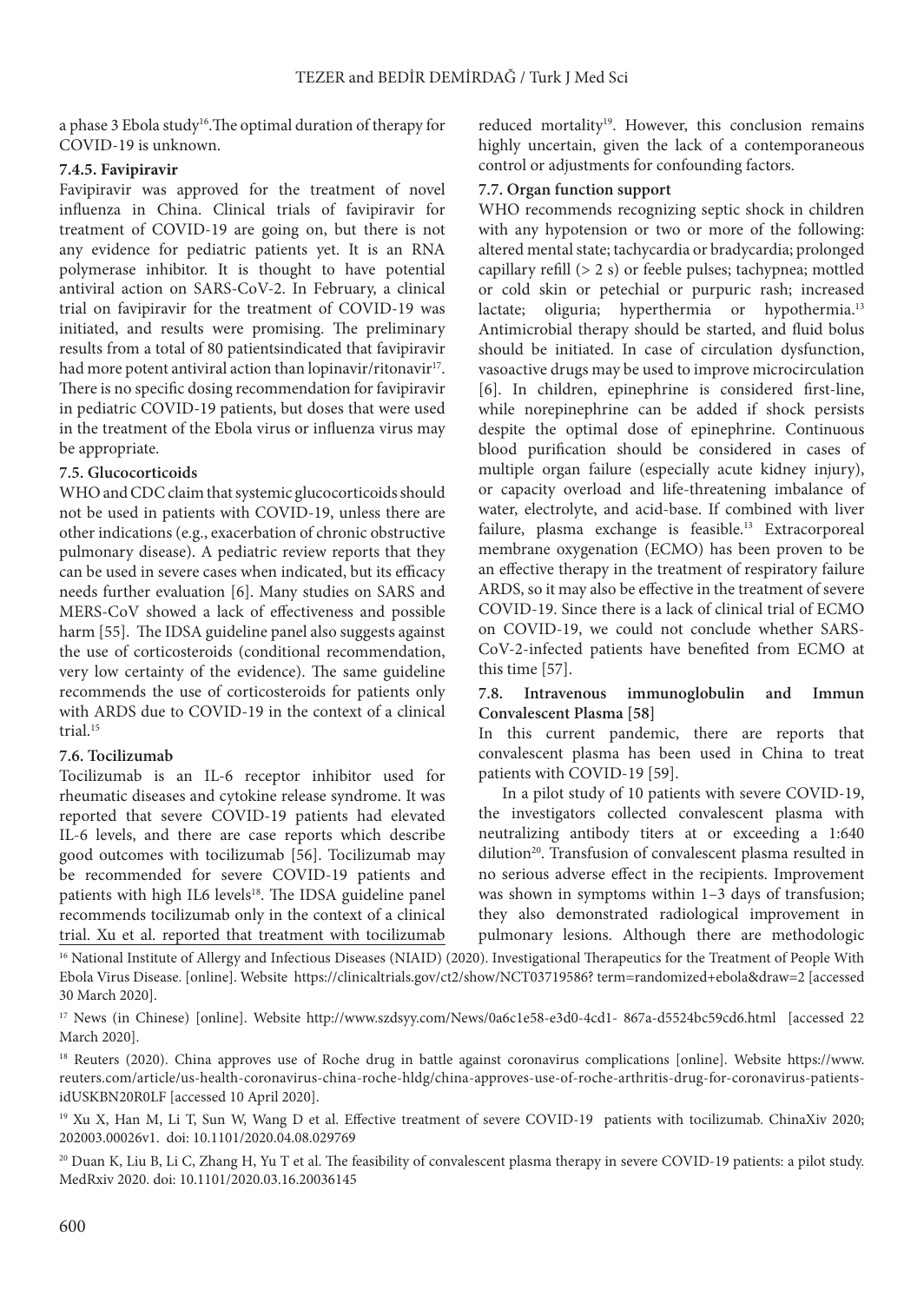limitations, findings suggest that the administration of convalescent plasma is safe, reduces viral load, and may improve clinical outcomes. Similarly, high-dose intravenous immunoglobulin (IVIg) has been suggested as a potential therapy for COVID-19 [60]; however, supporting data are few and marred by potential confounders.

### **8. Conclusion**

As the whole world is going through hard times because of the pandemic, health care workers are carrying out a considerable effort to find new treatment modalities. There is a very dynamic process on epidemiology and clinical trials about the current pandemic globally. Many reports are coming out every day. All these efforts are for saving more lives. According to the data presented in this review,

#### **References**

- 1. [Li Q](https://www.ncbi.nlm.nih.gov/pubmed/?term=Li Q%5BAuthor%5D&cauthor=true&cauthor_uid=31995857), [Guan X,](https://www.ncbi.nlm.nih.gov/pubmed/?term=Guan X%5BAuthor%5D&cauthor=true&cauthor_uid=31995857) [Wu P](https://www.ncbi.nlm.nih.gov/pubmed/?term=Wu P%5BAuthor%5D&cauthor=true&cauthor_uid=31995857), [Wang X,](https://www.ncbi.nlm.nih.gov/pubmed/?term=Wang X%5BAuthor%5D&cauthor=true&cauthor_uid=31995857) [Zhou L](https://www.ncbi.nlm.nih.gov/pubmed/?term=Zhou L%5BAuthor%5D&cauthor=true&cauthor_uid=31995857) et al. Early transmission dynamics in Wuhan, China, of novel coronavirus-infected pneumonia. New England Journal of Medicine 2020; 382 (13): 1199-1207. doi: 10.1056/NEJMoa2001316
- 2. [Huang C](https://www.ncbi.nlm.nih.gov/pubmed/?term=Huang C%5BAuthor%5D&cauthor=true&cauthor_uid=31986264), [Wang Y](https://www.ncbi.nlm.nih.gov/pubmed/?term=Wang Y%5BAuthor%5D&cauthor=true&cauthor_uid=31986264), [Li X,](https://www.ncbi.nlm.nih.gov/pubmed/?term=Li X%5BAuthor%5D&cauthor=true&cauthor_uid=31986264) [Ren L,](https://www.ncbi.nlm.nih.gov/pubmed/?term=Ren L%5BAuthor%5D&cauthor=true&cauthor_uid=31986264) [Zhao J](https://www.ncbi.nlm.nih.gov/pubmed/?term=Zhao J%5BAuthor%5D&cauthor=true&cauthor_uid=31986264) et al. Clinical features of patients infected with 2019 novel coronavirus in Wuhan, China. Lancet 2020; 395 (10223): 497-506. doi: 10.1016/S0140- 6736(20)30183-5.
- 3. Dong Y, Mo X, Hu Y, Qi X, Jiang F et al. Epidemiology of COVID-19 among children In China. Pediatrics 2020. doi: 10.1542/peds.2020-0702
- 4. Stoecklin BS, Rolland P, Silue Y, Mailles A, Campese C et al. Investigation Team. First cases of coronavirus disease 2019 (COVID-19) in France: surveillance, investigations, and control measures, January 2020. Eurosurveillance 2020; 25 (6): 2000094.
- 5. Chan JF, Yuan S, Kok KH, To KK, Chu H et al. A familial cluster of pneumonia associated with the 2019 novel coronavirus indicating person-to-person transmission: a study of a family cluster. Lancet 2020; 395: 514-23. doi: 10.1093/infdis/jiaa077
- 6. Chen Z, Fu J, Shu Q Chen Y, Hua C et al. Diagnosis and treatment recommendations for pediatric respiratory infection caused by the 2019 novel coronavirus. World Journal of Pediatrics (2020). doi: 10.1007/s12519-020-00345-5
- 7. Zhu N, Zhang D, Wang W, Li X, Yang B et al. Coronavirus Investigating, and Research Team. A novel coronavirus from patients with pneumonia in China, 2019. New England Journalof Medicine 2020. doi: 10.1056/NEJMoa2001017
- 8. Cascella M, Rajnik M, Cuomo A, Dulebohn SC, Napoli RD. Features, Evaluation, and Treatment Coronavirus (COVID-19). Treasure Island (FL): [StatPearls Publishing](https://www.statpearls.com/); 2020 January-Last Update: March 20, 2020.

this pandemic seems to have less risk for children than adults. The main point for COVID-19 infection is 'not to be infected.' Infection control precautions should be carried out carefully. Herein, also, treatment recommendations are summarized. In severe cases, antiviral drugs may also be used, but it should be kept in mind that none of these are proved for pediatric patients yet and not approved. We wish ease and success to all healthcare workers, governments, and humanity in fighting this pandemic.

### **Acknowledgment**

Hasan TEZER is a member of the Advisory Committee of the Ministry of Health of Turkey.

- 9. Zhou P, Yang X, Wang X, Hu B, Zhang L. A pneumonia outbreak associated with a new coronavirus of probable bat origin. Nature 2020; 579: 270-273. doi: 10.1038/s41586-020- 2012-7
- 10. Chan JF, Kok KH, Zhu Z, Chu H, To KK et al. Genomic characterization of the 2019 novel human-pathogenic coronavirus isolated from a patient with atypical pneumonia after visiting Wuhan. Emerging Microbes and Infections 2020; 9 (1): 221-236. doi: 10.1080/22221751.2020.1719902
- 11. W. Li, M.J. Moore, N. Vasilieva, Sui J, Wong BK et al. Angiotensin-converting enzyme 2 is a functional receptor for the SARS coronavirus. Nature 2003; 426: 450-454. [doi:](https://doi.org/10.1038/nature02145) [10.1038/nature02145](https://doi.org/10.1038/nature02145)
- 12. Li X, Geng M, Peng Y, Meng L, Lu S. Molecular immune pathogenesis and diagnosis of COVID-19. Journal of Pharmaceutical Analysis 2020. doi: 10.1016/j.jpha.2020.03.001
- 13. Xu Z, Shi L, Wang Y, Zhang J, Huang L et al. Pathological findings of COVID-19 associated with acute respiratory distress syndrome. The Lancet Respiratory Medicine 2020; 8 (4): 420-422. doi: [10.1016/S2213-2600\(20\)30076-X](https://doi.org/10.1016/S2213-2600(20)30076-X)
- 14. Williams AE, Chambers RC, The mercurial nature of neutrophils: still an enigma in ARDS? American Journal of Physiology- Lung Cellular and Molecular Physiology 2014; 306 (3): 217-30. doi: 10.1152/ajplung.00311.2013
- 15. [Lee PI](https://www.ncbi.nlm.nih.gov/pubmed/?term=Lee PI%5BAuthor%5D&cauthor=true&cauthor_uid=32147409), [Hu YL,](https://www.ncbi.nlm.nih.gov/pubmed/?term=Hu YL%5BAuthor%5D&cauthor=true&cauthor_uid=32147409) [Chen PY](https://www.ncbi.nlm.nih.gov/pubmed/?term=Chen PY%5BAuthor%5D&cauthor=true&cauthor_uid=32147409), [Huang YC,](https://www.ncbi.nlm.nih.gov/pubmed/?term=Huang YC%5BAuthor%5D&cauthor=true&cauthor_uid=32147409) [Hsueh PR.](https://www.ncbi.nlm.nih.gov/pubmed/?term=Hsueh PR%5BAuthor%5D&cauthor=true&cauthor_uid=32147409) Are children less susceptible to COVID-19? Journal of Microbiology Immunology and Infection 2020. doi: 10.1016/j. jmii.2020.02.011
- 16. Han S, Mallampalli RK. The acute respiratory distress syndrome: from mechanism to translation. Journal of Microbiology Immunology and Infection. 2015; 194 (3): 855- 860. doi: 10.4049/jimmunol.1402513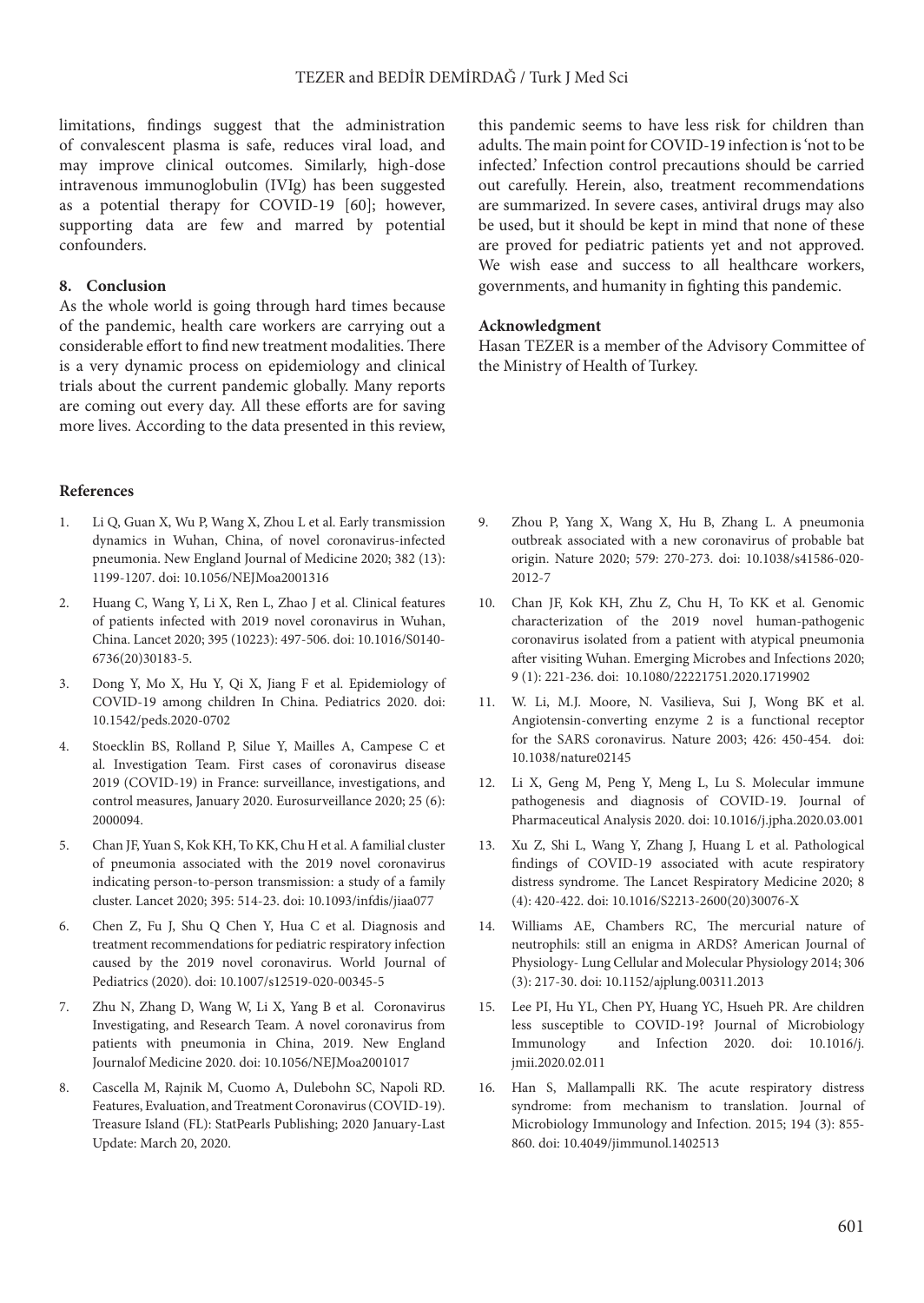- 17. Xie X, Chen J, Wang X, Zhang F, Liu Y. Age- and gender-related difference of ACE2 expression in rat lung. Life Sciences 2006; 78: 2166-2171. doi:[10.1016/j.lfs.2006.09.028](http://dx.doi.org/10.1016%2Fj.lfs.2006.09.028)
- 18. Molloy EJ and Bearer CF. COVID-19 in children and altered inflammatory responses. Pediatric Research 2020. doi:10.1038/ s41390-020-0881-y
- 19. Bauch CT, Lloyd-Smith JO, Coffee MP, Galvani AP. Dynamically modeling SARS and other newly emerging respiratory illnesses: past, present, and future. Epidemiology 2005; 16 (6): 791-801. doi[:10.1097/01.ede.0000181633.80269.4c](https://doi.org/10.1097/01.ede.0000181633.80269.4c)
- 20. Ong SW, Tan YK, Chia PY, Lee TH, Ng OT et al. Air, surface environmental, and personal protective equipment contamination by severe acute respiratory syndrome coronavirus 2 (SARS-CoV-2) from a symptomatic patient. JAMA 2020 . doi:10.1001/jama.2020.3227
- 21. [Xing YH](https://www.ncbi.nlm.nih.gov/pubmed/?term=Xing YH%5BAuthor%5D&cauthor=true&cauthor_uid=32276848), [Ni W](https://www.ncbi.nlm.nih.gov/pubmed/?term=Ni W%5BAuthor%5D&cauthor=true&cauthor_uid=32276848), [Wu Q,](https://www.ncbi.nlm.nih.gov/pubmed/?term=Wu Q%5BAuthor%5D&cauthor=true&cauthor_uid=32276848) [Li WJ](https://www.ncbi.nlm.nih.gov/pubmed/?term=Li WJ%5BAuthor%5D&cauthor=true&cauthor_uid=32276848), [Li GJ](https://www.ncbi.nlm.nih.gov/pubmed/?term=Li GJ%5BAuthor%5D&cauthor=true&cauthor_uid=32276848) et al. Prolonged viral shedding in feces of pediatric patients with coronavirus disease 2019. Journal of Microbiology Immunology and Infection 2020; 28: Pii: S1684-1182(20)30081-5. doi: 10.1016/j. jmii.2020.03.021
- 22. Wang W, Xu Y, Gao R, Lu R, Han K et al. Detection of SARS-CoV-2 in different types of clinical specimens. JAMA 2020. doi: 10.1001/jama.2020.3786
- 23. Schwartz DA. An analysis of 38 pregnant women with COVID-19, their newborn infants, and maternal-fetal transmission of SARS-CoV-2: maternal coronavirus infections and pregnancy outcomes. Archives of Pathology and Laboratory Medicine 2020. doi: 10.5858/arpa.2020-0901-SA
- 24. Kimberlin DW, Stagno S. Can SARS-CoV-2 infection be acquired in utero?: more definitive evidence is needed. JAMA 2020. doi: 10.1001/jama.2020.4868
- 25. Wang L, Shi Y, Xiao T, Fu J, Feng X et al. Chinese expert consensus on the perinatal and neonatal management for the prevention and control of the 2019 novel coronavirus infection (1st ed.). Annals of Translational Medicine 2020; 8 (3): 47. doi: 10.21037/atm.2020.02.20
- 26. Chen H, Guo J, Wang C, Luo F, Yu X et al. Clinical characteristics and intrauterine vertical transmission potential of COVID-19 infection in nine pregnant women: a retrospective review of medical records. Lancet 2020; 395 (10226): 809-815. doi: 10.1016/S0140-6736(20)30360-3
- 27. [Davanzo R,](https://www.ncbi.nlm.nih.gov/pubmed/?term=Davanzo R%5BAuthor%5D&cauthor=true&cauthor_uid=32243068) [Moro G](https://www.ncbi.nlm.nih.gov/pubmed/?term=Moro G%5BAuthor%5D&cauthor=true&cauthor_uid=32243068), [Sandri F,](https://www.ncbi.nlm.nih.gov/pubmed/?term=Sandri F%5BAuthor%5D&cauthor=true&cauthor_uid=32243068) [Agosti M,](https://www.ncbi.nlm.nih.gov/pubmed/?term=Agosti M%5BAuthor%5D&cauthor=true&cauthor_uid=32243068) [Moretti C](https://www.ncbi.nlm.nih.gov/pubmed/?term=Moretti C%5BAuthor%5D&cauthor=true&cauthor_uid=32243068) et al. Breastfeeding and Coronavirus Disease-2019. Ad interim indications of the Italian Society of Neonatology endorsed by the Union of European Neonatal & Perinatal Societies. Maternal and Child Nutrition 2020. doi: 10.1111/mcn.13010
- 28. Kuiken T, Fouchier RAM, Schutten M, Rimmelzwaan GF, Van Amerongen G et al. Newly discovered coronavirus as the primary cause of severe acute respiratory syndrome. Lancet 2003; 362: 263-70. doi:[10.1016/S0140-6736\(03\)13967-0](https://doi.org/10.1016/S0140-6736(03)13967-0)
- 29. Choi S, Kim HW, Kang J, Kim DH, Cho EY. Epidemiology and clinical features of coronavirus disease 2019 in children. Korean Journal of Pediatrics 2020; 63 (4): 125-132. doi: 10.3345/cep.2020.00535
- 30. [Lu X](https://www.ncbi.nlm.nih.gov/pubmed/?term=Lu X%5BAuthor%5D&cauthor=true&cauthor_uid=32187458), [Zhang L,](https://www.ncbi.nlm.nih.gov/pubmed/?term=Zhang L%5BAuthor%5D&cauthor=true&cauthor_uid=32187458) [Du H](https://www.ncbi.nlm.nih.gov/pubmed/?term=Du H%5BAuthor%5D&cauthor=true&cauthor_uid=32187458), [Zhang J,](https://www.ncbi.nlm.nih.gov/pubmed/?term=Zhang J%5BAuthor%5D&cauthor=true&cauthor_uid=32187458) [Li YY](https://www.ncbi.nlm.nih.gov/pubmed/?term=Li YY%5BAuthor%5D&cauthor=true&cauthor_uid=32187458) et al. SARS-CoV-2 infection in children 2020. New England Journal of Medicine 2000. doi: 10.1056/NEJMc2005073
- 31. Cao O, Chen Y, Chen C, Chiu C.SARS-CoV-2 infection in children: transmission dynamics and clinical Characteristics. Journal of the Formosan Medical Association 2020; 119 (3): 670-673. doi: 10.1016/j.jfma.2020.02.009.
- 32. Wu Z, McGoogan JM. Characteristics of and important lessons from the coronavirus disease 2019 (COVID-19) outbreak in China: summary of a report of 72 314 cases from the Chinese Center for Disease Control and Prevention. JAMA 2020. doi[:10.1001/jama.2020.2648](https://doi.org/10.1001/jama.2020.2648)
- 33. Zhang YP. The epidemiological characteristics of an outbreak of 2019 novel coronavirus diseases (COVID-19) in China. Chinese Journal of Epidemiology 2020; 41: 145e51 (in Chinese). doi: 10.3760/cma.j.issn.0254-6450.2020.02.003
- 34. Ludvigsson JF. Systematic review of COVID-19 in children shows milder cases and a better prognosis than adults. Acta Paediatrica 2020. doi: 10.1111/apa.15270
- 35. Fang F, Zhao D, Chen Y et al. Recommendations for the diagnosis, prevention, and control of the 2019 novel coronavirus infection in children (first interim edition). Zhonghua Er Ke Za Zhi 2020; 145 (6): e20200834 (in Chinese). doi: 10.3760/ cma.j.issn.0578-1310.2020.0004
- 36. Qiu H, Wu J, Hong L, Lo Y, Song Q et al. Clinical and epidemiological features of 36 children with coronavirus disease 2019 (COVID-19) in Zhejiang, China: an observational cohort study. The Lancet Infectious Diseases 2020. doi: [10.1016/S1473-3099\(20\)30198-5](https://doi.org/10.1016/S1473-3099(20)30198-5)
- 37. Cai J, Xu J, Lin D, Yang Z, Xu L et al. Author Notes. *Clinical Infectious Diseases* 2020. [doi: 10.1093/cid/ciaa198](https://doi.org/10.1093/cid/ciaa198)
- 38. Ji L, Chao S, Wang Y, Li X, Mu X et al. Clinical features of pediatric patients with COVID-19: a report of two family cluster cases. World Journal of Pediatrics 2020. [doi:10.1007/](https://doi.org/10.1007/s12519-020-00356-2) [s12519-020-00356-2](https://doi.org/10.1007/s12519-020-00356-2)
- 39. Wei M, Yuan J, Liu Y, Fu T, Yu X et al. Novel coronavirus infection in hospitalized infants under 1 year of age in China. JAMA 2020. doi:10.1001/jama.2020.2131
- 40. Zeng L, Xia S, Yuan W, Yan K, Xiao F et al. Neonatal earlyonset infection with SARS-CoV-2 in 33 neonates born to mothers with COVID-19 in Wuhan, China. JAMA Pediatrics 2020. doi:10.1001/jamapediatrics.2020.0878
- 41. Zhu H, Wang L, Fang C, Peng S, Zhang L et al. Clinical analysis of 10 neonates born to mothers with 2019-nCoV pneumonia. Translational Pediatrics 2020; 9 (1): 51-60. [doi: 10.21037/](http://dx.doi.org/10.21037/tp.2020.02.06) [tp.2020.02.06](http://dx.doi.org/10.21037/tp.2020.02.06)
- 42. [Feng K,](file:///pubmed/?term=Feng K%5BAuthor%5D&cauthor=true&cauthor_uid=32061200) [Yun YX,](file:///pubmed/?term=Yun YX%5BAuthor%5D&cauthor=true&cauthor_uid=32061200) [Wang XF](file:///pubmed/?term=Wang XF%5BAuthor%5D&cauthor=true&cauthor_uid=32061200), [Yang GD](file:///pubmed/?term=Yang GD%5BAuthor%5D&cauthor=true&cauthor_uid=32061200), [Zheng YJ](file:///pubmed/?term=Zheng YJ%5BAuthor%5D&cauthor=true&cauthor_uid=32061200) et al. Analysis of CT features of 15 Children with 2019 novel coronavirus infection. Zhonghua Er Ke Zhi 2020 (in Chinese). doi: 10.3760/cma.j.issn.0578-1310.2020.0007
- 43. Cheung J C-H Ho LT Cheng JV Cham EYK Lam KN. Staff safety during emergency airway management for COVID-19 in Hong Kong. The Lancet Respiratory Medicine 2020. doi: 10.1016/S2213-2600(20)30084-9